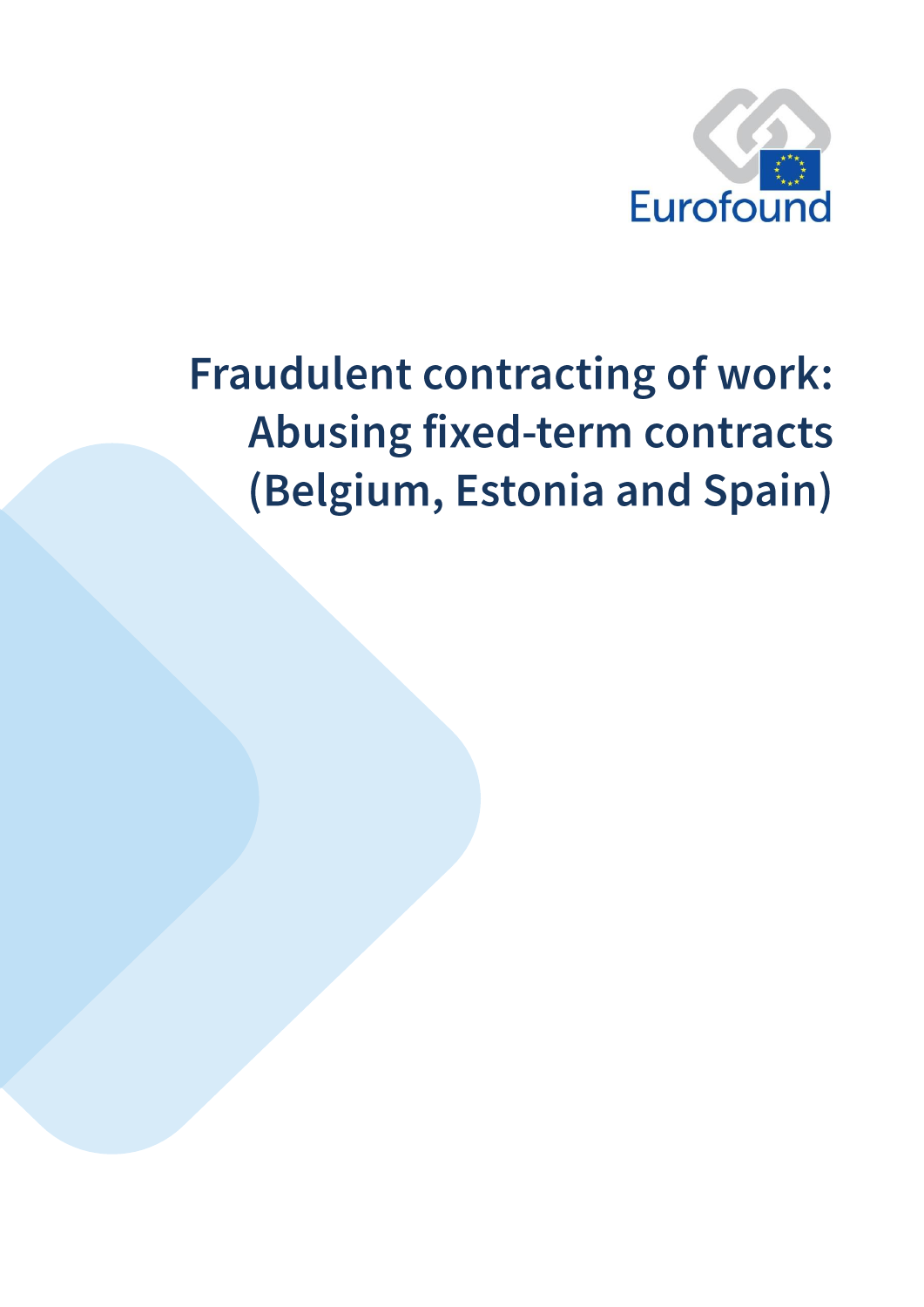## **Contents**

When citing this report, please use the following wording: Eurofound (2017), Fraudulent contracting of work: Fixed-term contracts (Belgium, Estonia and Spain), Eurofound, Dublin.

Authors: Pablo Sanz de Miguel (Notus), Feliciano Iudicone (Fondazione Brodolini) and Isabella Biletta (Eurofound)

National report contributions provided by Emmanuelle Perin (Belgium), Märt Masso (Estonia) and Pablo Sanz (Spain).

© European Foundation for the Improvement of Living and Working Conditions, 2017

The European Foundation for the Improvement of Living and Working Conditions (Eurofound) is a tripartite European Union Agency, whose role is to provide knowledge in the area of social, employment and work-related policies. Eurofound was established in 1975 by Council Regulation (EEC) No. 1365/75 to contribute to the planning and design of better living and working conditions in Europe.

European Foundation for the Improvement of Living and Working Conditions

Telephone: (+353 1) 204 31 00

Email: information@eurofound.europa.eu

<span id="page-1-0"></span>Web: www.eurofound.europa.eu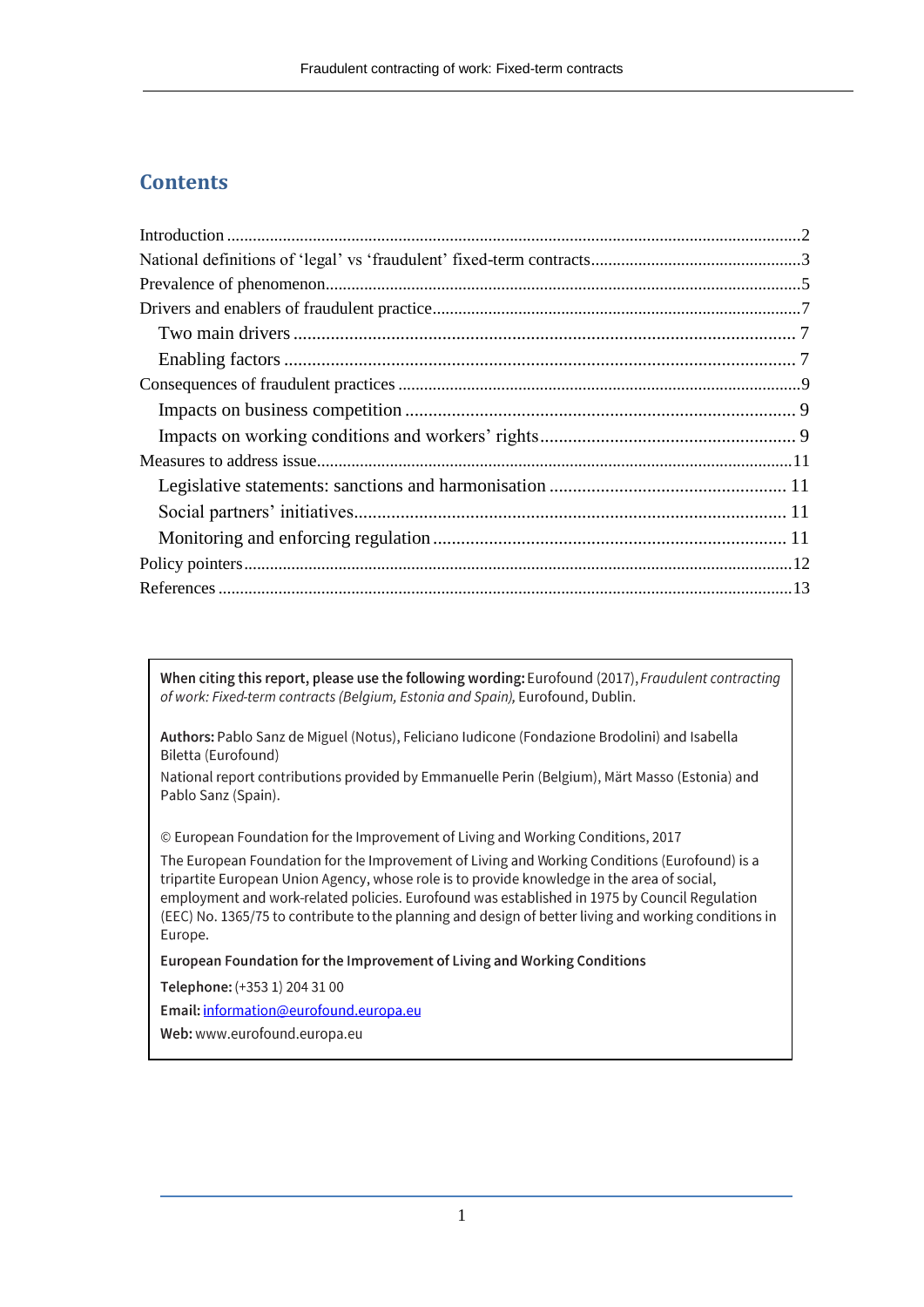# **Introduction**

Employment relations remain defined vis-à-vis the standard employment relationship (permanent, full-time, direct) (Eurofound, 2016). Fixed-term contracts are therefore understood as non-standard employment contracts by which an employer hires an employee for a fixed duration. The main difference between permanent and fixed-term contracts is the certainty, in the latter employment situation, of the expiry date. This characteristic allows for fixed-term relations to be terminated usually at a lower cost than open-ended contracts, as they are built to end at the expiry of the contract.

'Fixed-term employment' often co-exists with, or is used as a synonym for, 'temporary employment'. However, temporary employment is a more comprehensive concept, usually referring to situations that, in different contexts, affect workers with various non-permanent contracts – such as training or temporary agency work contracts.

Differences between fixed-term contracts and full-time indefinite contracts go beyond the contingent nature of the former. The effects of temporary employment on such working dimensions as wages, health, access to training and job satisfaction have been analysed extensively (McGovern et al, 2004; Gebel, 2009; Eurofound, 2013, 2015). Research shows that temporary workers tend to report poorer working conditions such as lower wages, fewer training opportunities and more limited access to social protection and social benefits than workers in standard employment relationships.

Other studies have investigated on whether temporary jobs are a stepping stone towards permanent employment (Toharia, 2002; Gash, 2008; De Graaf-Zijl et al, 2011). The transition is far from being straightforward and several conditions are needed to allow it: the institutional and economic environment, as well as the degree of labour market segmentation, strongly determines the possibilities for fixed-term contracts to be converted into permanent ones (Eichhorst, 2014).

Research into the issue of labour market segmentation/polarisation also illustrates how temporary employment features more strongly in the younger and older segments of the workforce (Prieto et al, 2009). And the challenge for trade unions of representing temporary workers has become more visible in recent years (Standing, 2011).

The abuse of fixed-term contracts raises various concerns. In most countries, fraud related to these contractual practices may occur when they are used for activities whose nature is not temporary or when they are renewed for longer periods or with a higher number of renewals than those permitted by law.

These concerns were already present at the end of the 1990s, when some provisions were taken at European level to address the issue. In order to improve the quality of fixed-term work and to prevent abuse arising from the use of successive fixed-term employment contracts (excluding apprenticeship and training schemes and temporary agency work contracts), the interprofessional European social partners' organisations concluded the European framework agreement on fixed-term contracts on 18 March 1999 (ETUC et al, 1999), later transposed into Directive 1999/70/EC. The directive: sets out a general principle of non-discrimination against fixed-term employees compared with permanent employees;details responsibilities on the part of the employer in terms of informing workers on fixed-term contracts about vacancies in the organisation; and sets out measures aimed at preventing abuses.

In particular, the directive requires Member States to introduce one or more of the following measures:

- objective reasons justifying the renewal of fixed-term contracts
- the maximum total duration of successive fixed-term employment contracts or relationships
- the number of renewals of such contracts or relationships.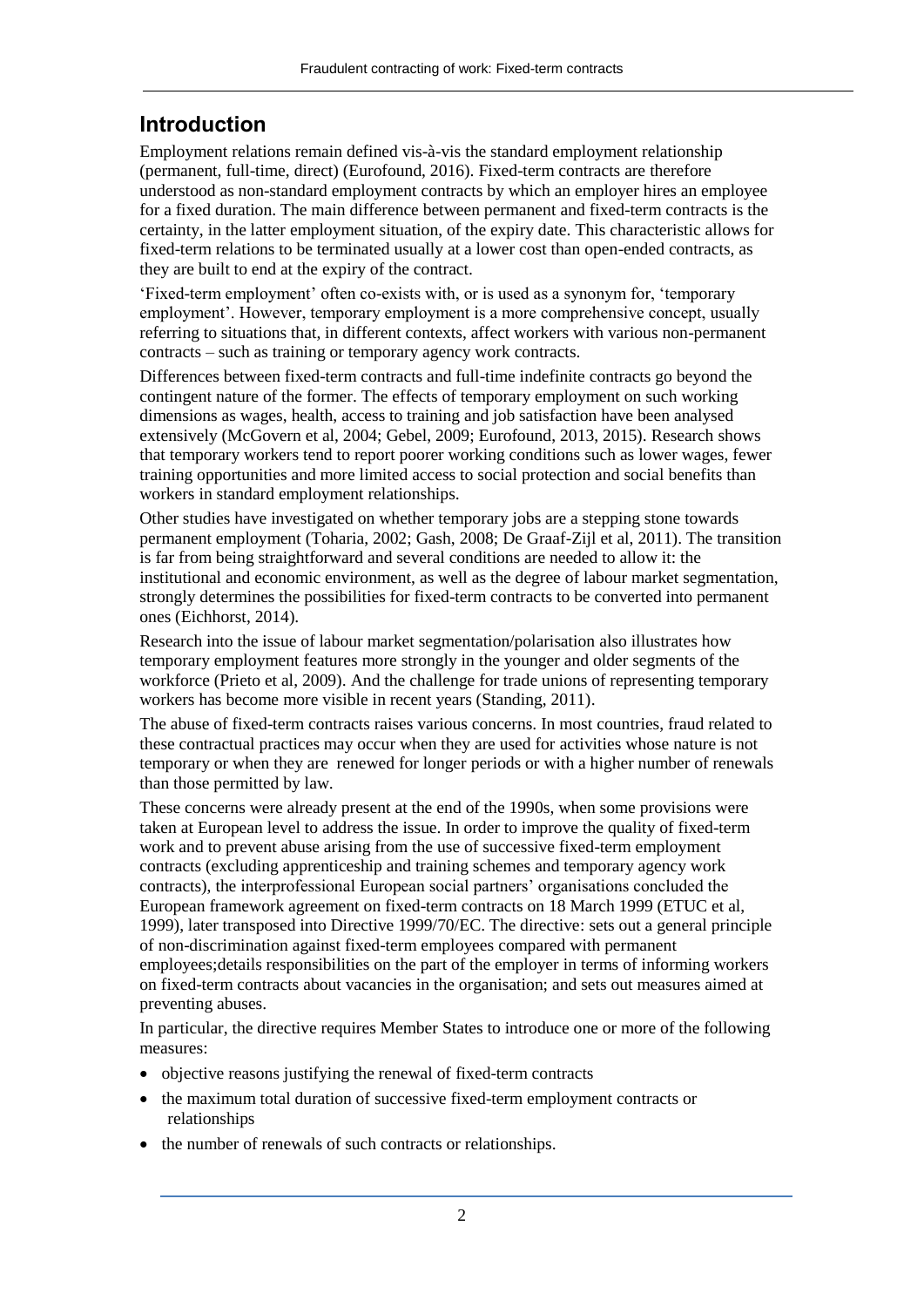# <span id="page-3-0"></span>**National definitions of 'legal' vs 'fraudulent' fixed-term contracts**

Conforming to the requirements of EU directives, the three countries featured in this information sheet regulate fixed-term contracts, requiring specific and objective reasons to conclude such contracts and establishing the maximum total duration of fixed-term employment as well as the number of legal renewals for such contracts.

In **Belgium**, legislation establishes two main reasons for resorting to fixed-term contracts:

- the temporary nature of the work to be performed (a temporary increase of the workload or performing exceptional work)
- specific funding of the job position (for example, research contracts funded by grants or shows in the art sector).

Fixed-term contracts can also be used to replace permanent employees during a period of absence. The Belgian regulation also sets out a maximum of four successive contracts, with a minimum duration of three months for each contract and a total maximum duration of two years. A specific procedure has been foreseen for extending these maxima: if authorisation is granted by the Federal Public Service Employment, Labour and Social Dialogue (FOW– WASO/SPF–ETCS), successive contracts of at least six months each can be concluded for a maximum overall duration of three years.

In **Estonia,** the last reform of the Employment Contracts Act, which entered into force in July 2009, provides that fixed-term employment contracts should be used when justified by 'good reasons arising from the temporary nature of the work', especially a temporary increase in work volume or performance of seasonal work. The transposition of Directive 1999/70/EC on fixed-term contracts, implemented through amendments to the previous Employment Contracts Act, was approved in May 2004. This text addressed both the reasons for fixedterm contracts and their duration. Regarding the former, the amendment replaced the closed list of circumstances justifying fixed-term contracts with a more general definition, similar to the one provided by Directive 1999/70/EC. The latter set out the rules on duration.

- Successive fixed-term contracts for the performance of the same work cannot be renewed on more than two consecutive occasions (consecutive meaning 'no more than two months between two contracts').
- The overall duration of fixed-term employment cannot exceed five years.
- Fixed-term employment contracts signed for more than two consecutive terms are automatically converted into permanent ones.

In **Spain**, legislation on fixed-term contracts has been extensively modified and reformed since the 1980s, favouring great fragmentation of fixed-term contracts. Currently, there are three main types of fixed-term contract:

- 'contract for specific jobs or services' (*contrato de obra y servicio*), which can last up to a maximum of three years
- 'contract based on productive needs' (*contrato eventual por circunsntancias de la producción*), which can last up to a maximum of six months
- 'replacement contract' (*contrato de interinidad*).

According to the Spanish Workers' Legal Statute, these three types of fixed-term contract can be used:

- when carrying out a very specific project or providing a very specific service
- as a consequence of the specific conditions of the market/sector and/or of temporary excessive workload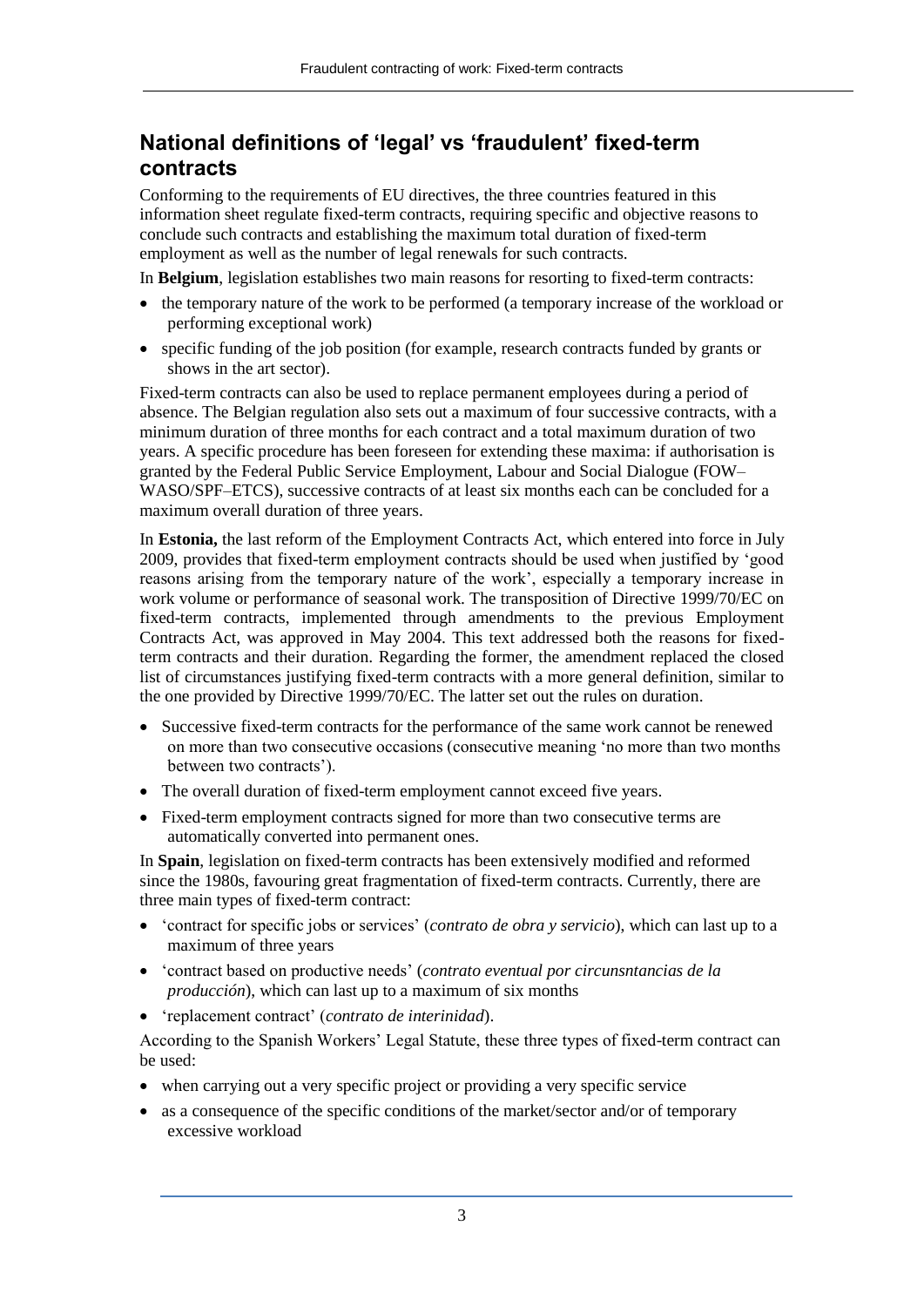when a worker is hired in order to replace a worker on leave who has the right to return to their post.

Limits on the renewal of fixed-term contracts are also in place. The option of entering into several temporary contracts in a row is restricted, within a period of 30 months, to two contracts signed within 24 months for workers taken on by the same company or group of companies (Article 15, paragraph 5 of the Workers' Legal Statute). The Spanish legislation establishes that if a fixed-term contract has not been signed under one of the conditions specified above, it represents a fraudulent form of contracting work.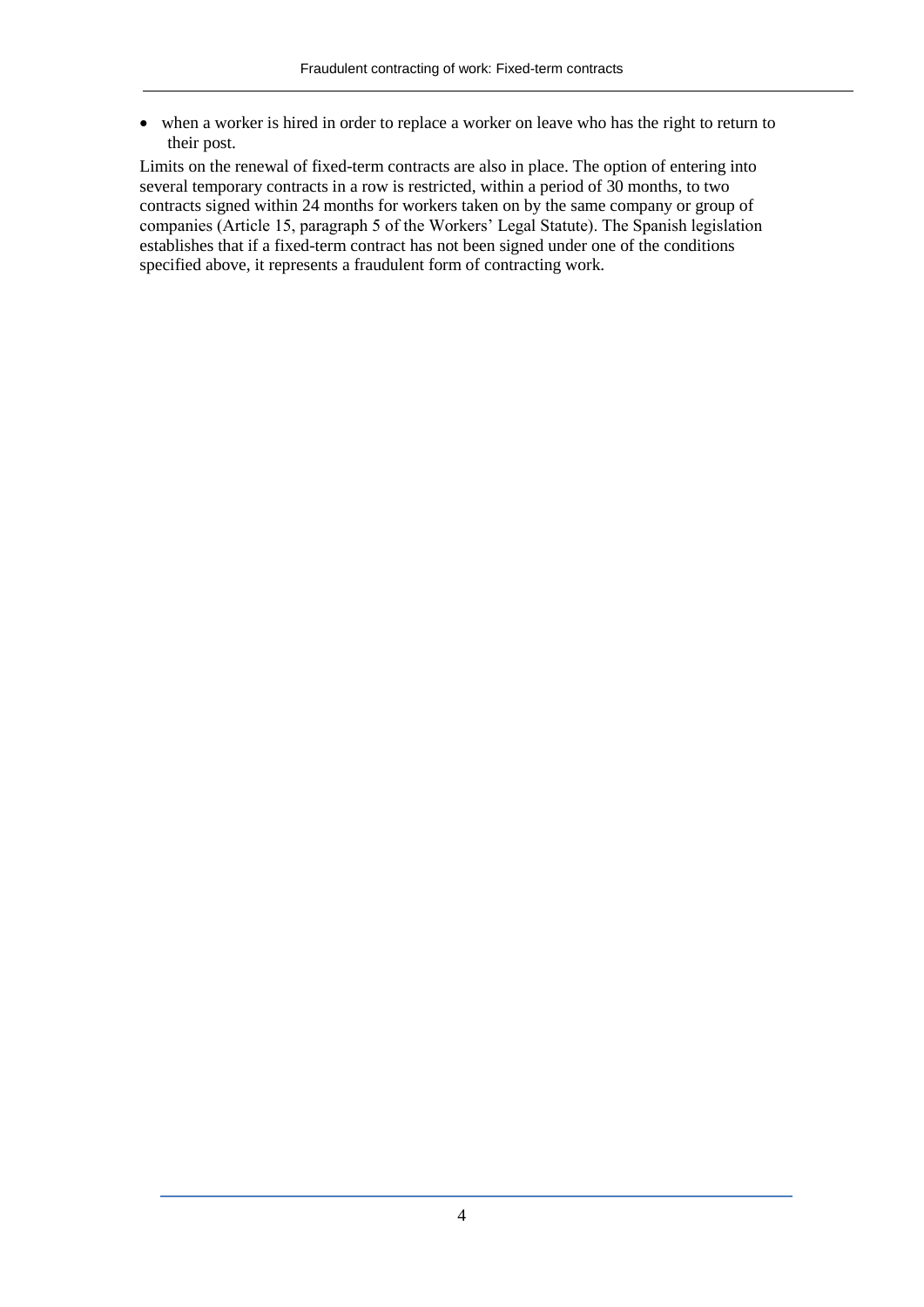## <span id="page-5-0"></span>**Prevalence of phenomenon**

There are substantial differences between the three countries in the overall prevalence of fixed-term contracts and to some extent, the prevalence of fraudulent practices: they are least common in Belgium and most common in Spain.

In **Belgium**, 9% of workers in 2015 were working under temporary contracts and this percentage has remained stable in recent years, according to data from the European Union Labour Force Survey (EU-LFS). The main sectors using temporary/fixed-term contracts are agriculture, on the grounds of seasonality of activities, and university research, in the hiring of personnel on a temporary basis linked to the funding of specific research projects. These are also the main sectors where fraudulent practices can be seen.

In **Estonia**, only about 3% of employees were working under temporary contracts in 2015 (EU-LFS data). Among this small share of workers, a substantial proportion is in a 'questionable' situation. According to the Estonian Work Life Survey 2009, some 66% of fixed-term workers work for their employers under successive fixed-term contracts. In addition, 29% estimate that, substantially, their working activity is not temporary in nature and 55% maintain that they could continue working under fixed-term contracts within the same organisation.Although statistical data do not directly describe abusive uses of fixed-term contracts, they indicate that some employees might be hired under fixed-term contracts, although their working activity in itself has a permanent nature.

Nevertheless, the phenomenom is widespread. There are no reliable data on the groups of workers mainly affected by this phenomenon. Fraudulent practices may be implemented in any segment of the labour market. As noted by the social partners interviewed, in all sectors it might happen that after agreeing upon a duration of the temporary working activity, a customer could repeatedly change specifications, consequently leading to repeated extensions of the same fixed-term contract. Nevertheless, fraud seems to prevail particularly in the services sector.

In **Spain**, fixed-term contracts have been widespread since the implementation of the labour market reforms of the 1980s, which increased employers' options in terms of hiring workers through several types of fixed-term contracts, as well as introducing greater flexibility in relation to the circumstances justifying fixed-term employment (López-Andreu et al, 2007). The employment policies dating back to this period led to the spread of fixed-term employment. The first data available from 1987 show a share of 15.3% for temporary employment; by 1995, this had risen to 34.9%. Although fixed-term employment declined in Spain during the 2008 recession, it remains high in comparison with that in other EU countries. Fixed-term employment is especially widespread among young people. According to the EU-LFS (2015 data), 69% of employees aged 15–24 are temporary employees (compared with 25% of the whole population). Indeed, traineeship and fixed-term employment contracts represent the main labour insertion channels for young people.

Representatives of the Labour and Social Security Inspectorate (ITSS) and the Trade Union Confederation of Workers' Commissions (CCOO) recognised the relevance of fraudulent practices linked to fixed-term contracts, which, they say, are widespread in most sectors and may affect all categories of workers.

Table 1 summarises the regulation, prevalence and fraudulent use of fixed-term employment in the three countries.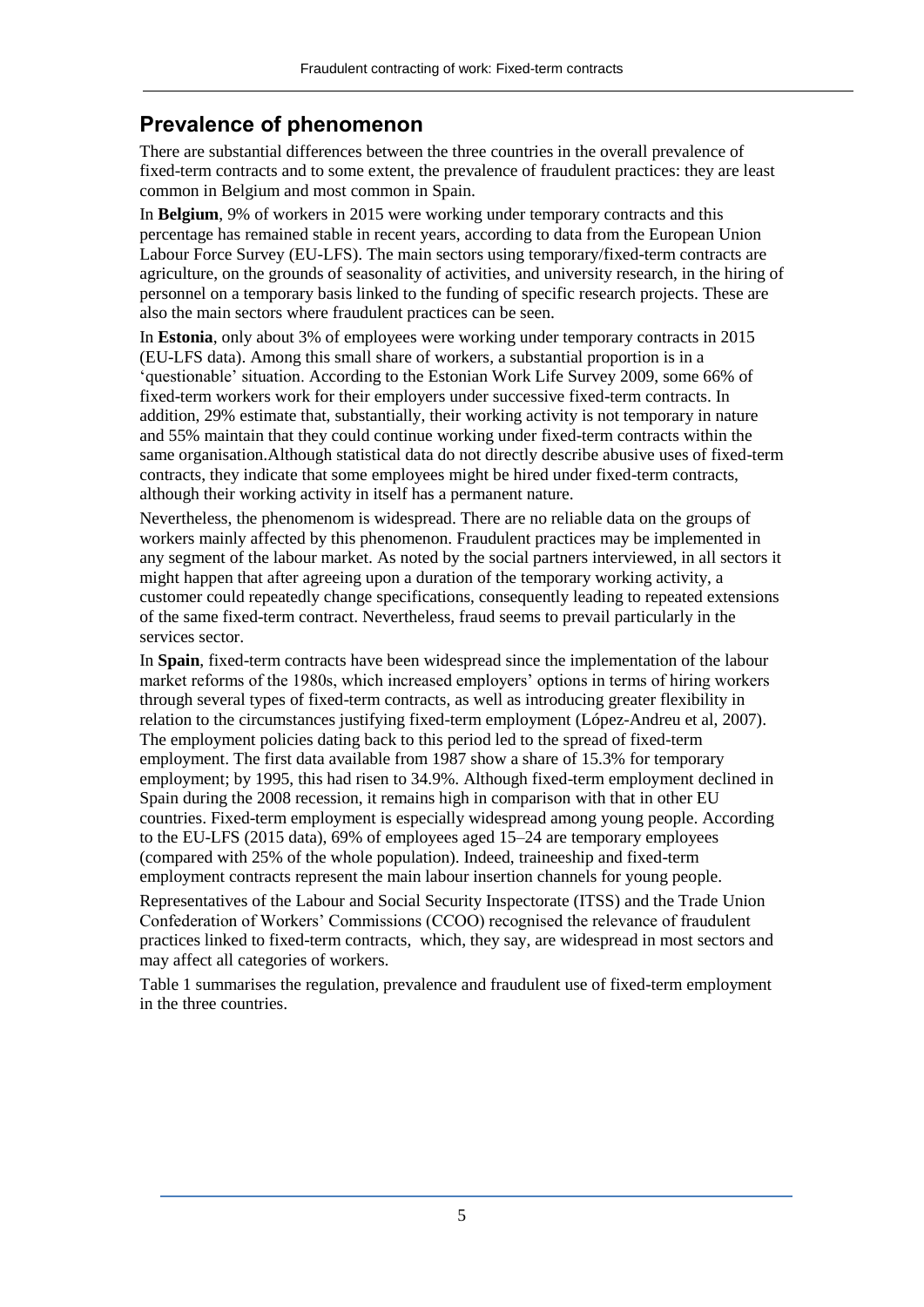|                | <b>Legal definition</b>                                                                                                       |                                                                                                                                                                                                                 | Prevalence*                                                                                                                                                           | <b>Fraudulent use</b>                                                                                                                                                                                                                                             |
|----------------|-------------------------------------------------------------------------------------------------------------------------------|-----------------------------------------------------------------------------------------------------------------------------------------------------------------------------------------------------------------|-----------------------------------------------------------------------------------------------------------------------------------------------------------------------|-------------------------------------------------------------------------------------------------------------------------------------------------------------------------------------------------------------------------------------------------------------------|
|                | <b>Reasons</b><br>justifying fixed-<br>term contract                                                                          | <b>Maximum</b><br>duration                                                                                                                                                                                      |                                                                                                                                                                       |                                                                                                                                                                                                                                                                   |
| <b>Belgium</b> | <b>Temporary</b><br>nature of the<br>work to be<br>performed<br><b>Temporary</b><br>replacement of a<br>permanent<br>employee | <b>Total duration: 2</b><br>years (3 years<br>with authorisation<br>from public<br>employment<br>services (PES) of<br>successive<br>contracts of at<br>least 6 months)<br><b>Number of legal</b><br>renewals: 4 | 9% of the overall<br>workforce<br>Stable over the<br>years                                                                                                            | Agriculture and higher<br>education                                                                                                                                                                                                                               |
| <b>Estonia</b> | <b>Temporary</b><br>nature of the<br>work to be<br>performed                                                                  | <b>Total duration: 5</b><br>years<br><b>Number of legal</b><br>renewals: 2                                                                                                                                      | 3%                                                                                                                                                                    | All sectors potentially<br>(Estonian Work Life Survey):<br>66% successive full-time<br>29% consider themselves<br>$\bullet$<br>not on temporary job or<br>activity<br>55% foresee continuing<br>$\bullet$<br>under full-time contract in<br>the same organisation |
| Spain          | <b>Temporary</b><br>nature of the<br>work to be<br>performed<br><b>Temporary</b><br>replacement of a<br>permanent<br>employee | <b>Total duration</b><br>(depending on the<br>contract): 6<br>months/ 3 years<br>Number of legal<br>renewals: 2                                                                                                 | 25% of all<br>$\bullet$<br>temporary<br>employed<br>Huge increase<br>$\bullet$<br>from 15.3% in<br>1987 to 34.9%<br>in 1995<br>69% of 15-24<br>$\bullet$<br>year-olds | Misuse of the 'causality link'<br>in contracts for 'specific jobs<br>and services'                                                                                                                                                                                |

#### **Table 1: Fixed-term employment in Belgium, Estonia and Spain: Regulation, prevalence and fraudulent use**

*\* Data from EU-LFS 2015*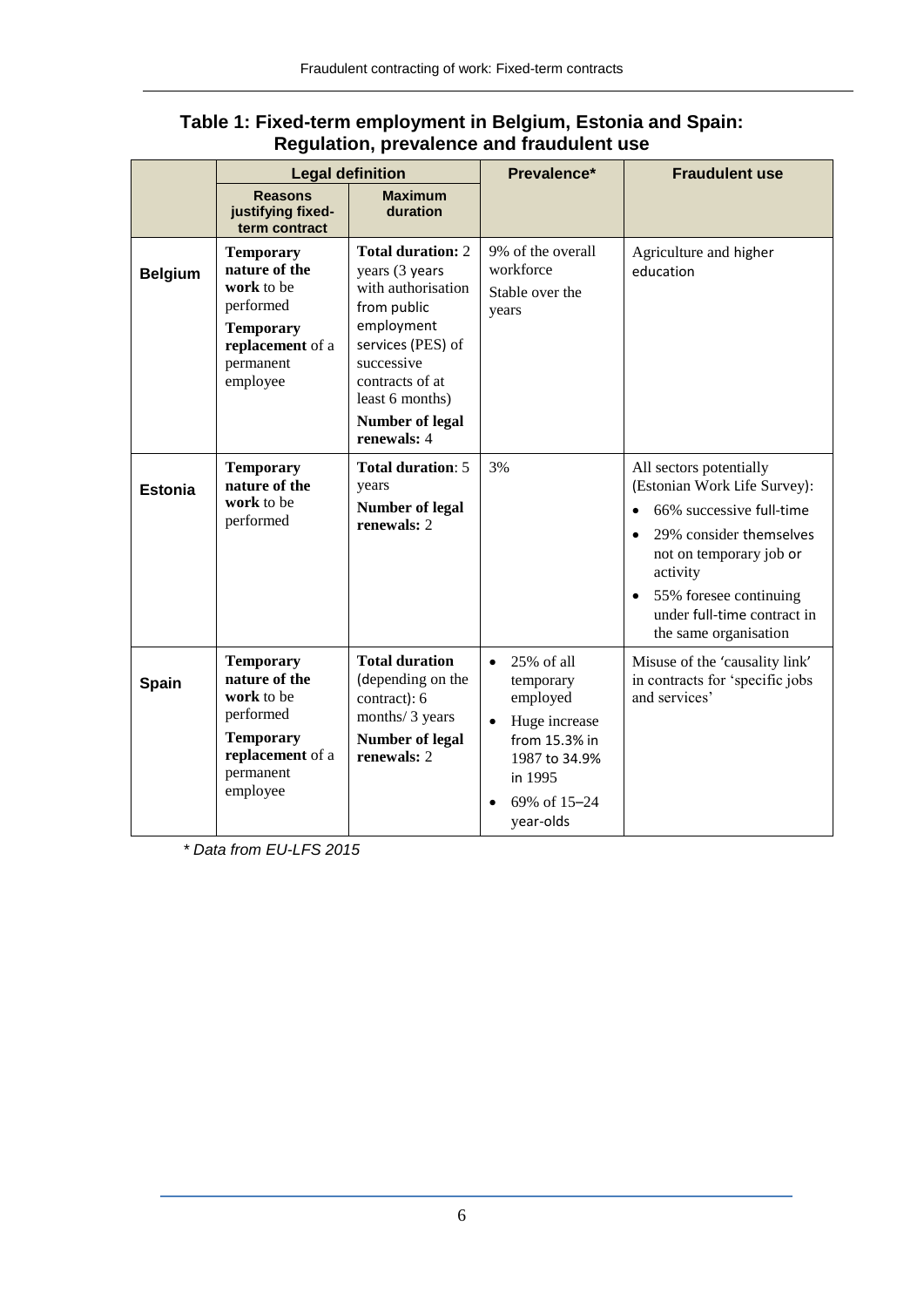# <span id="page-7-0"></span>**Drivers and enablers of fraudulent practice**

#### <span id="page-7-1"></span>**Two main drivers**

**Avoiding high severance pay:** Fraud associated with fixed-term contracts is generally the result of employers' practices aimed at increasing flexibility in the use of the workforce and reducing costs in the case of dismissal. As noted in the interviews conducted in **Belgium** and **Spain**, a key motive leading companies to fraudulently sign fixed-term contracts is to circumvent the payment of severance pay associated with the termination of permanent contracts. Successive renewal of fixed-term contracts provides employers in both countries with a high degree of flexibility to terminate employment relationships at a lower cost or none, simply at the expiry date of the contract.

**Increasing control of the workforce:** This argument has been raised by some experts (Prieto, 2014; **Spanish** union CCOO), who stress that fraud related to fixed-term contracts is perpetrated with the aim of increasing surveillance and control over workers. The problem of temporary employment is rooted in corporate strategies aimed at granting a company as much control as possible over its workforce by taking advantage of the insecure and less protected nature of the contract; it creates opportunity for lower wages and longer working hours and increases staff turnover.

## <span id="page-7-2"></span>**Enabling factors**

The research points to institutional and structural conditions that make fraud possible, although the assessment of them and views on them differ, depending on the stakeholders and the country background. They comprise

- a lack of clarity in the regulatory framework
- issues with enforcement
- vulnerabilty of workers
- difficulties in collective representation of workers.

## *Lack of clarity of regulatory framework*

In this regard, the **Spanish** situation is topical. Representatives of both ITSS and CCOO pointed out that the most common fraud occurs in relation to the misuse of the 'causality link' associated with 'contracts for specific jobs or services'. This is the result of the "vague" definition of causality associated with this type of contract, making it for instance, relatively easy for employers to include 'generic' jobs or services under the 'specific' category. Illustartions of fraudulent practices are:

- the signing of temporary contracts created on the basis of a specific reason, such as 'launching and initiating a media company' where, in reality, the media company has already existed for two years
- contracts signed in the retail sector for 'seasonal campaigns', which do not turn into permanent contracts once the campaigns, which justify the temporary nature of the work, are over and workers continue to work for the company.

Furthermore, the assessment by Spanish employer organisations of the lack of flexibility of the regulatory framework supports the claim that 'the problem of temporary employment is rooted in the legal framework that allows for the existence of several types of fixed-term contracts, and fails to foster job stability with the right measures'. This is the position, for instance, of the Spanish Confederation of Employer Organisations (CEOE), which considers that stability could be better achieved by reducing severance pay, as employers would not then be so reluctant to hire workers by means of open-ended contracts. This argument resembles the one developed by several authors (Dolado and Felgueroso, 2010; Dolado et al, 2010), who argue that the high rate of workers on fixed-term contracts and the 'insider–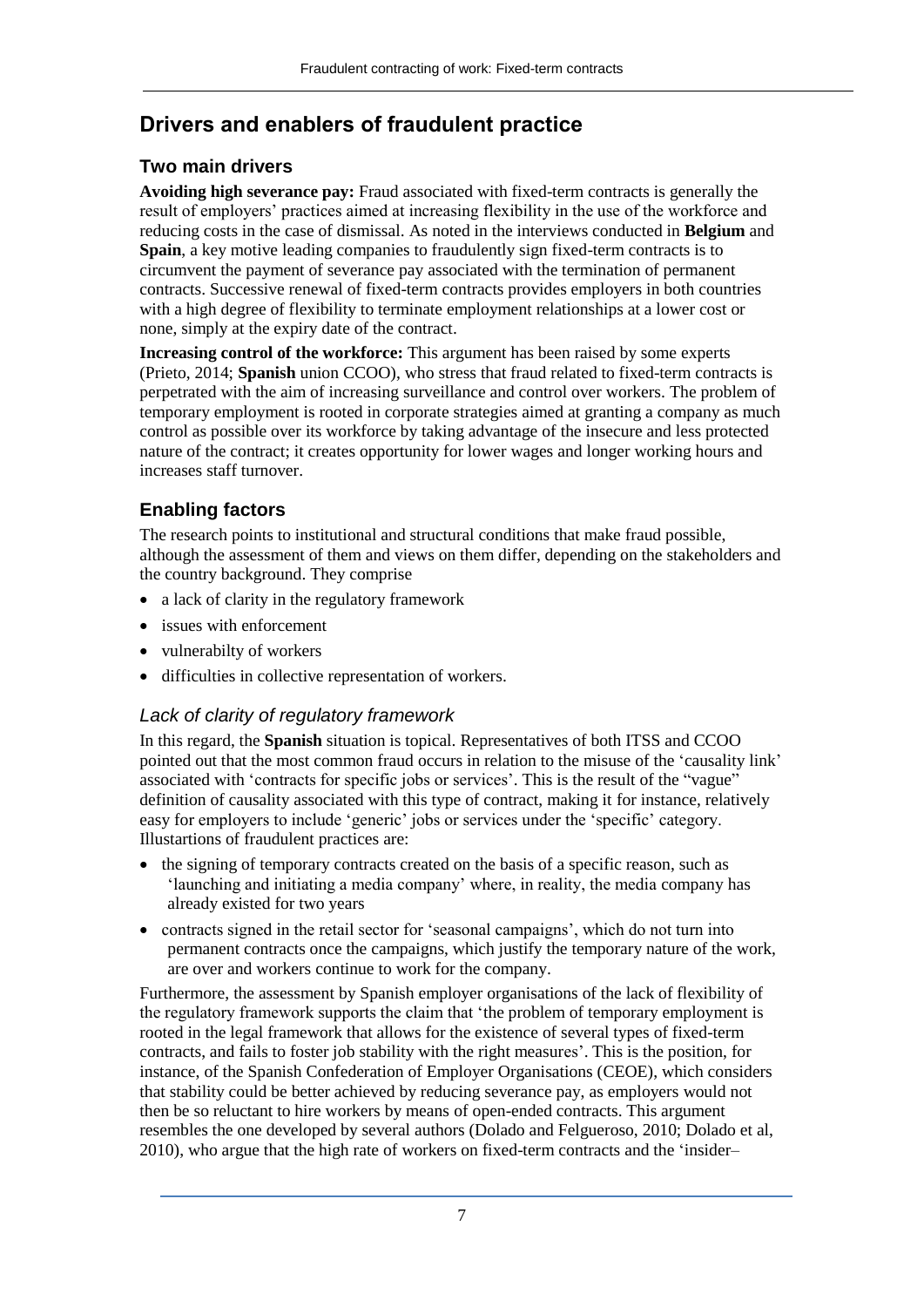outsider' division can be explained by the rigidity and excessive costs of open-ended contracts, or in other words, by the gap between the amount of severance pay of open-ended contracts and that of fixed-term contracts.

#### *Enforcement issues*

In **Estonia**, the main trigger of fraud seems to be linked with enforcement rather than with legal provisions. as no special procedure or arrangement aimed at enforcing legislation on fixed-term employment exists. The Estonian Labour Inspectorate does not have direct authority to inspect the terms stipulated by the legislation on fixed-term employment contracts. In order to settle a labour dispute regarding a fixed-term employment relationship, the parties have the right to resort to a labour dispute committee (*Töövaidluskomisjon*) or to court. According to representatives of the Estonian Labour Inspectorate, the inspectorate has sometimes used its authority to inspect employers' compliance with the general obligation of notifying employees of the date of entry into the employment contract. However, increased powers could make the process more transparent and effective.

In **Spain**, problems in enforcing regulation were also reported, suggesting a lack of capacity of both the labour inspectorate and trade unions. For labour inspectors, the resources earmarked for inspections allow the relevant authority to monitor only a very low proportion of potential cases. In relation to the trade unions' capacity, their actions – implemented at company level with a view to reducing temporary employment and preventing fraud – face different challenges related to low union density, especially in certain companies (particularly small and medium-sized enterprises – SMEs).

#### *Workers' vulnerability*

The weak position and vulnerability of workers are considered enabling factors in all three countries.

In **Belgium**, a main trigger of frauds specifically in the agriculture sector is the limited literacy in French or Dutch of migrant workers; in addition, since they stay only temporarily in Belgium, these workers also lack contact with unions. Consequently, they are not always aware of their rights. Moreover, the Flemish Farmers' Union (Boerenbond) stressed that a large proportion of seasonal workers in agriculture are migrants, especially from Poland, who are reported as being employed illegally rather than fraudulently.

In **Estonia**, fraudulent uses of fixed-term employment may be favoured by employees' limited bargaining power, including the lack of alternative employment opportunities.Also in **Spain**, the labour inspectorate and trade unions highlighted that being in a vulnerable situation in terms of employment opportunities increases the likelihood of being subjected to fraudulent practices. Accordingly, young workers, as they are more likely to be hired under fixed-term contracts, have a higher incidence in cases of fraud.

#### *Challenges to collective representation*

Permanent workers form the core of trade union membership. However, the priority that trade unions may give to their own members working under standard contracts does not mean that they have abandoned any attempt to combat temporary employment, as has been suggested (Dolado and Felgueroso, 2010). For instance, **Spanish** trade unions express concerns at the high levels of temporary employment, especially among young people. Unions have engaged in a fight for stable employment at a political level, denouncing labour market reforms and – to a lesser extent – at company level (Pulignano et al, 2016). Furthermore, low union density in SMEs complicates unions' work further, as it hinders the enforcement of labour rights.

The issue also challenges employer organisations. No straightforward answer is available. In **Spain**, the CEOE representative cited – as one measure preventing fraud – the outcome of a working group on undeclared work, whose main conclusion was about the need to increase flexibility.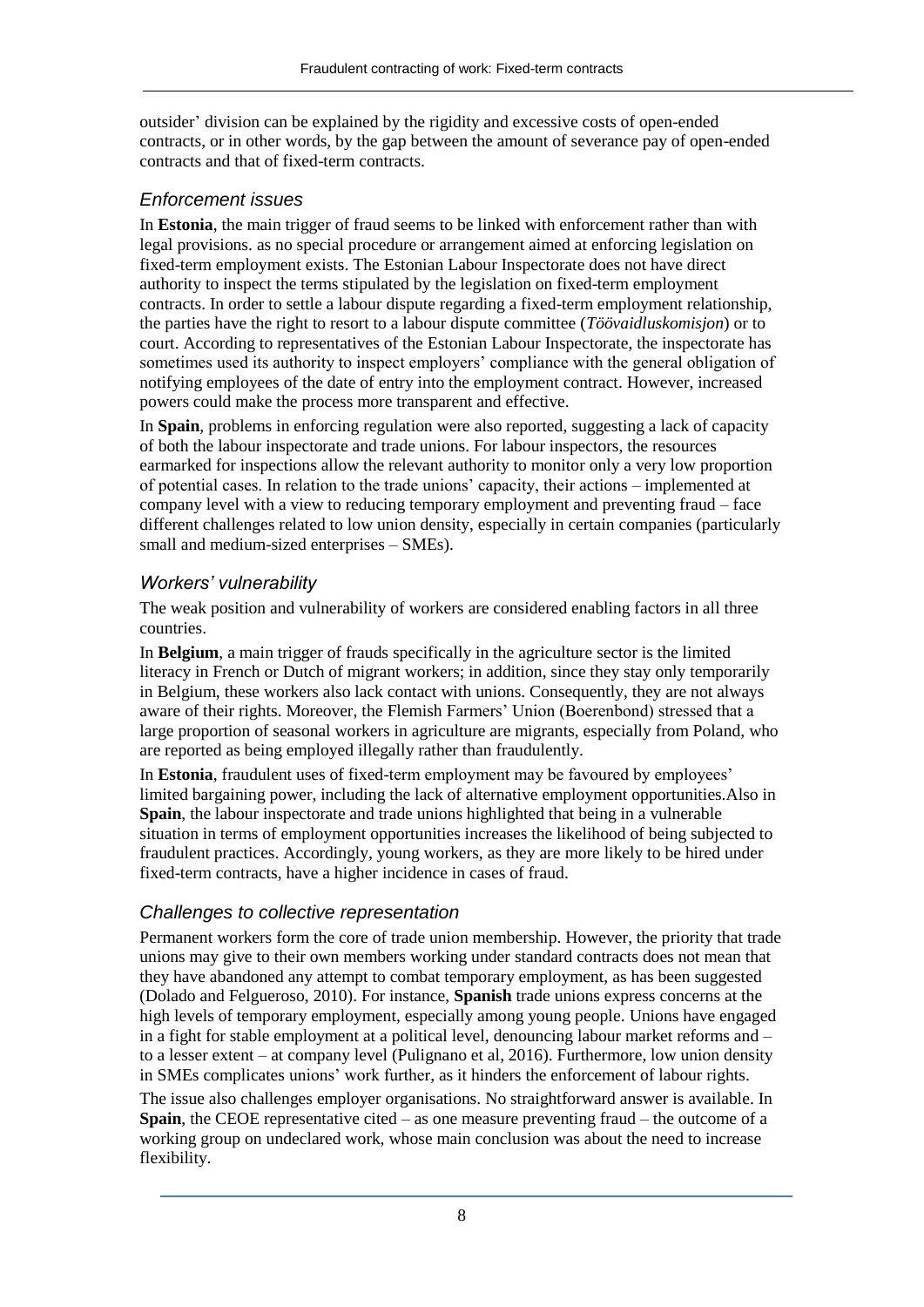# <span id="page-9-0"></span>**Consequences of fraudulent practices**

The impacts of the fraudulent use of fixed-term contracts are particularly difficult to identify. The contingent nature of these employment relationships partly explains both the impacts and the difficulties.

## <span id="page-9-1"></span>**Impacts on business competition**

In **Belgium**, no significant impact of fraud on business competition has been stressed, yet the reduction of dismissal costs related to the use of fixed-term contracts can guarantee, to dishonest employers, some unfair advantage compared with their competitors in term of labour costs.

Similarly, no effects on business competition were outlined in **Estonia**. The representative from the Estonian Labour Inspectorate argued that there are 'no considerable consequences of fraudulent forms of fixed-term employment on business competition, as business costs do not depend on whether the contract is temporary or permanent'. Employers would – 'indirectly'– be able to achieve a competitive edge by associating fixed-term contracts with other practices, such as undeclared work. Consequently, the fraud becomes even more difficult to identify.

As for **Spain**, again, no specific consequences of these practices on business competition were outlined. Interestingly, different reasons are put forward, depending on the stakeholder. The unions underline 'the general and cross-sectoral extent of the fraud associated with these contractual forms', CCOO representatives stressing that 'the principle of causality is barely respected'; they maintain that this kind of fraud has become widespread, and is adopted by an increasing number of employers. However, CEOE considers the extent of fraud to be 'overestimated'.

## <span id="page-9-2"></span>**Impacts on working conditions and workers' rights**

All observations underline the difficulty in distinguishing the consequences for working conditions between those related to the temporary/contingent nature of this type of contract when legally used, and the impacts of fraudulent (or even illegal) practices.

General working conditions associated with the regular use of fixed-term contracts are already characterised as 'challenging or even potentially negative'; these features also apply to fraudulently concluded fixed-term contracts.

**Being trapped in precarious conditions:** Given the nature of the employment relationship, the main issue is for workers not to be 'trapped' in precarious conditions, as has been stressed in **Belgium.** In these cases, a succession of fixed-term contracts leads to uncertainty both for workers' careers and in terms of revenue.

**Problematic working conditions:** In **Estonia,** various negative effects of temporary employment on working conditions were identified. Representatives from the Estonian Labour Inspectorate and the Estonian Trade Union Confederation (EAKL) pointed out a number of situations where employees on fixed-term contracts could plausibly experience unfavourable conditions. The temporary nature of these contracts could lead, first, to an absence of motivation for employers to invest in training, career development or protective equipment for these workers. Second, it could make employees feel insecure. As a result, surveillance and control of the workforce increase, with employees being pushed to work more intensively or to overwork to demonstrate their value to employers. Third, in certain cases, the temporary nature of the relationship could mean that an employee does not meet social security insurance criteria, given the duration of the contribution requested. For instance, the sickness benefits regime requires contributions over a contractual period longer than one month.

Abusive practices and fraudulent use of temporary contracts are typical situations in which workers face poorer working conditions and increased difficulty in getting labour rights implemented.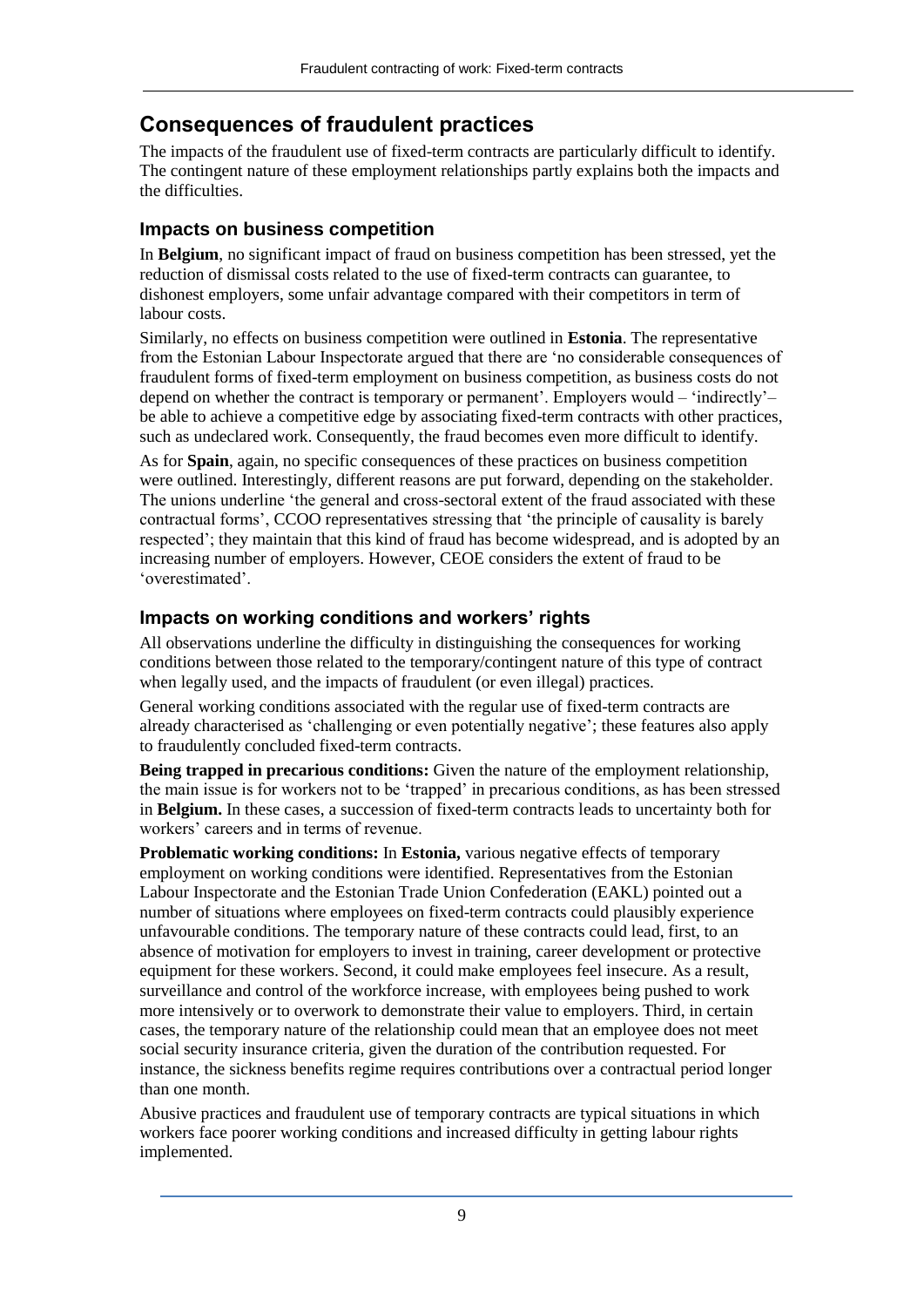In **Spain,** representatives of the labour inspectorate noted that temporary employees in a fraudulent situation usually have lower wages and poorer working conditions than other employees. And unions suggest that fraud in fixed-term contracts negatively impacts on psychosocial risk, accidents at work and training opportunities (UGT, 2015). The labour situation of these workers is also more insecure, with impacts on all spheres of life. These workers are generally aware that their situation is fraudulent, but they usually take no action because they are afraid of retaliation by their employers. For them, a fraudulent fixed-term contract is better than unemployment or undeclared work.

According to the NGO Alter-EU, **Belgian** employers in the agriculture sector do not necessarily comply with minimum wage or working time regulations. Workers are often paid less than the minimum wage, often on an irregular basis. Some workers also sleep on the farm, in precarious accommodation and work longer than the collectively agreed working hours. Precarity and long working hours are also characteristics of undeclared work, particularly prevalent in the sector.

The **Estonian** Labour Inspectorate and EAKL pointed to illicit practices that affect the quality of employment of those hired under fixed-term contracts. Employers could push employees to shift from a permanent contract to a fixed-term one prior to taking parental leave, with a view to circumventing the legal provisions that give employees the right to return to the same job after parental leave.

The research shows that fraudulent practices can exacerbate the negative effects on working and living conditions already associated with contingent work/fixed-term contracts.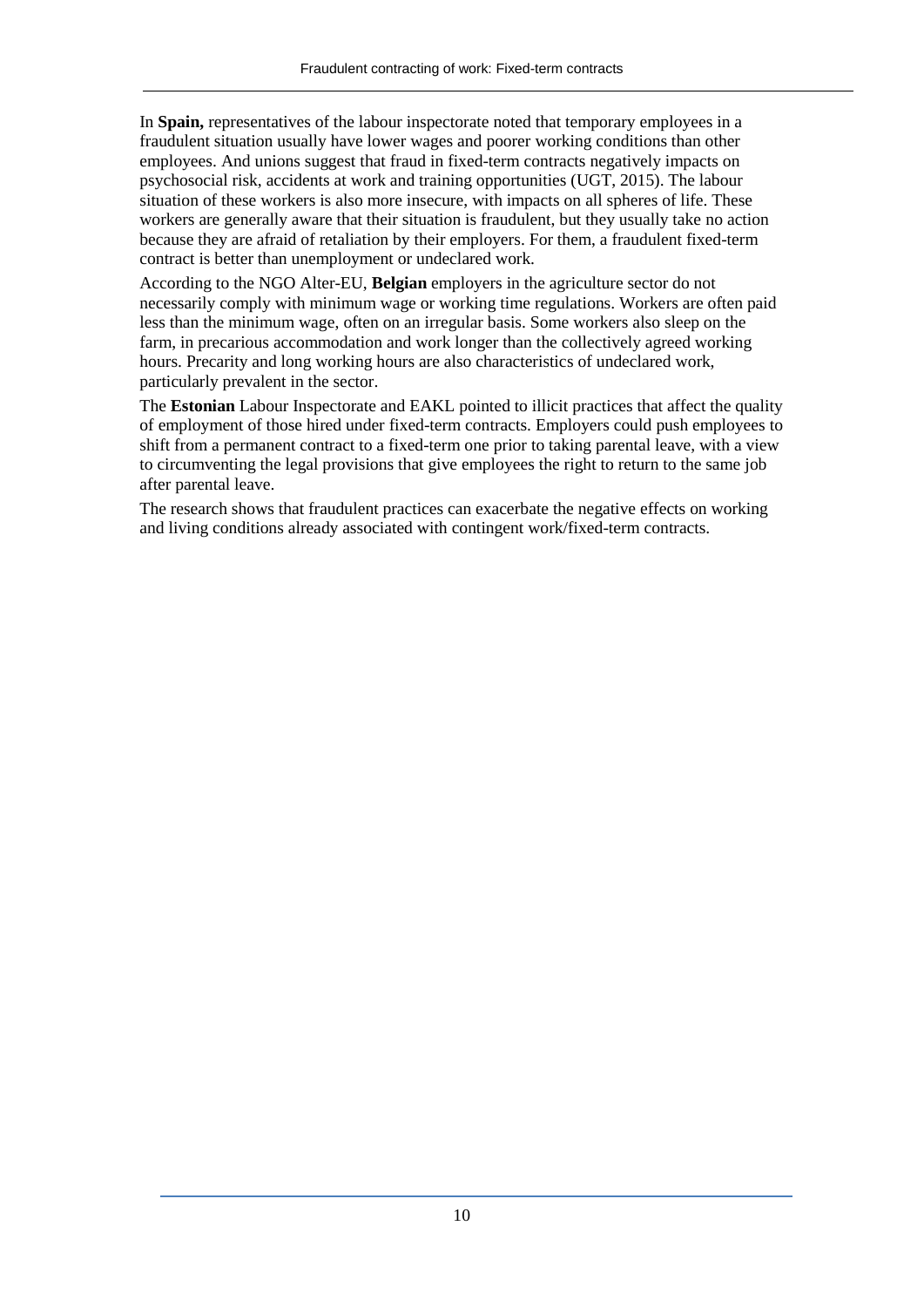# <span id="page-11-0"></span>**Measures to address issue**

Several policies and actions, devised mostly to prevent fraud (mainly through regulation) were found.

#### <span id="page-11-1"></span>**Legislative statements: sanctions and harmonisation**

The creation of sanctions for terminating fixed-term contracts under specific circumstances is the aim of the **Estonian** Employment Contracts Act, which entered into law on 1 July 2009. The act requires the employer to pay compensation upon cancellation of a fixed-term contract for economic reasons; it specifies the amount of the compensation up to 'the wages that the employee would have been entitled to until the expiry of the contract term'. However, the efficacy of the measure has been questioned. The Estonian Labour Inspectorate argues that these rules could have discouraged the use of fixed-term employment overall, including fraudulent forms; employers organisations complain that the existing legislation overregulates employment and that it discourages even normal business and employment practices.

Harmonisation of regulations is an approach that has been followed to prevent potential leverages in abusing differences between employment statuses. Two **Belgian** reforms follow this path: the federal law of 12 April 2011 and the Unified Employment Status Act of 26 December 2013. The former came into force in 2012 and established that all the temporary work performed for one employer be taken into account to determine the relevant seniority for the notice period payment. The latter introduced a unified status for blue-collar and whitecollar employees, and specifically a single dismissal procedure for all employees. Moreover, it fixes the same notice periods for blue-collar workers who carry out certain activities at temporary and mobile workplaces (particularly relevant to the construction sector).These measures are considered effective. According to the labour inspectorate and trade unions, these regulations 'allowed closure of the loopholes of previous regulations on fixed-term contracts and abuses are now very rare'.

## <span id="page-11-2"></span>**Social partners' initiatives**

The **Belgian** social partners have developed actions reaching beyond fraudulent practices and especially those associated with fixed-term employment. Their actions have focused on sectors, such as the food service industry (hotel/restaurant/catering – horeca) and agriculture, being oriented towards the prevention of abuses and fraud on seasonal work and the fight against undeclared work.

While not being the systematic focus of collective bargaining, fraud prevention is also addressed by the **Spanish** social partners through negotiated clauses aimed at fostering indefinite employment, traditionally included in collective bargaining.

## <span id="page-11-3"></span>**Monitoring and enforcing regulation**

Labour inspectorates and monitoring bodies are at the forefront when it comes to ensuring implementation. For instance, in **Spain**, labour inspectors carry out on-site monitoring to detect the use of fraudulent forms of fixed-term contracts; they then have the power to adopt corrective measures. When a fraudulent situation is detected, the company may choose between a fine or converting the fixed-term contract into an indefinite one. Companies usually prefer converting the contract. According to the data provided in the Labour Inspectorate's annual reports, in 2014, labour inspectors' interventions led to the transformation of 40,802 fixed-term contracts into open-ended ones. Given the fact that, in 2014, there were 14,285,800 workers in total and 3,428,700 workers hired under fixed-term contracts (Spanish LFS data), labour inspectorate activities remain insufficient to tackle fraud, as trade union representatives tend to stress.

While the **Estonian** social partners did not jointly develop specific additional measures to prevent and/or tackle fraudulent forms of work, unilateral initiatives can be found to support the enforcement of the government's measures, especially from the trade unions' side.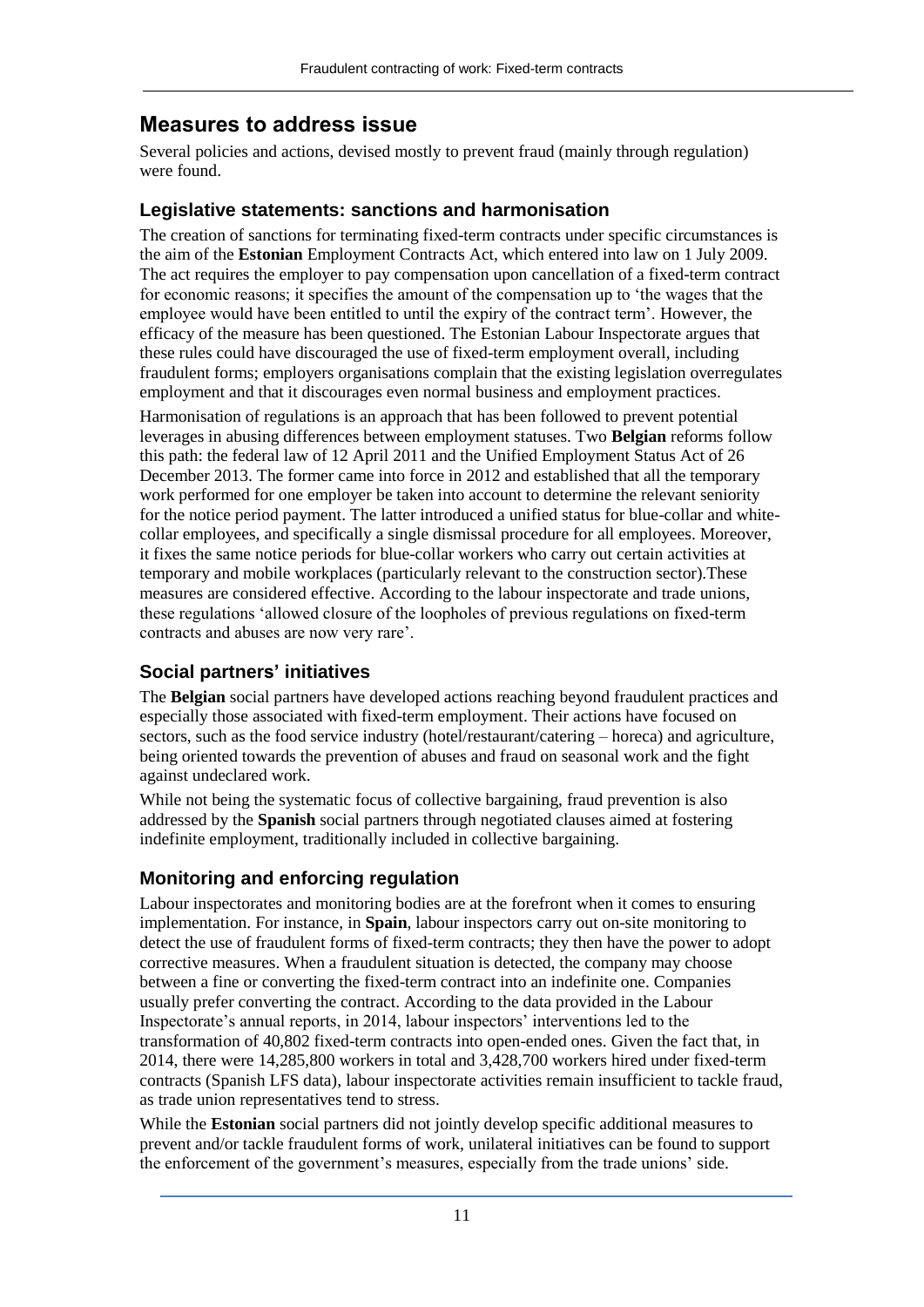# <span id="page-12-0"></span>**Policy pointers**

**Harmonising situations of permanent and temporary workers:** In addition to well-known measures, such as running preventive awareness-raising campaigns and increasing systematic fines, there should be a greater focus on harmonising situations of permanent and temporary workers.

**Avoiding undue cost competition between temporary and permanent positions:** As stated in clause 4 of the framework agreement on fixed-term work: 'fixed-term workers shall not be treated in a less favourable manner than comparable permanent workers solely because they have a fixed-term contract or relation unless different treatment is justified on objective grounds' (ETUC et al, 1999, clause 4, paragraph 1). To this aim, all the costs should be duly taken into account, including the actual costs of employment termination, to meaningfully compare the two situations.

**Clarifying existing regulation:** Clarifying existing regulation, especially in relation to the definition of objective causes that justify fixed-term employment, is a relevant precondition for preventing abuses and fraudulent practices, as well as for facilitating the enforcement of existing rights.

**Encouraging representation and engagement of fixed-term workers in trade union activities:** Workers on fixed-term contracts may decline to unionise, either because of language barriers, or their overall limited contractual power resulting from job instability. This contributes to a vicious circle, whereby they lack the means to claim stabilisation of employment. Accordingly, actions addressed to handle those problems could be effective in preventing and combating fraud.

**Ensuring enforcement of rights:** While the legislative framework can create barriers against abuse, effective field inspections are necessary to ensure the enforcement of workers' rights. Equipping authorities with the appropriate powers for combating fraud could be effective in discouraging it. Such powers might include the capacity to convert fixed-term contracts into open-ended contracts depending on the circumstances (for example, permanent activity, number of renewals or maximum contractual period).